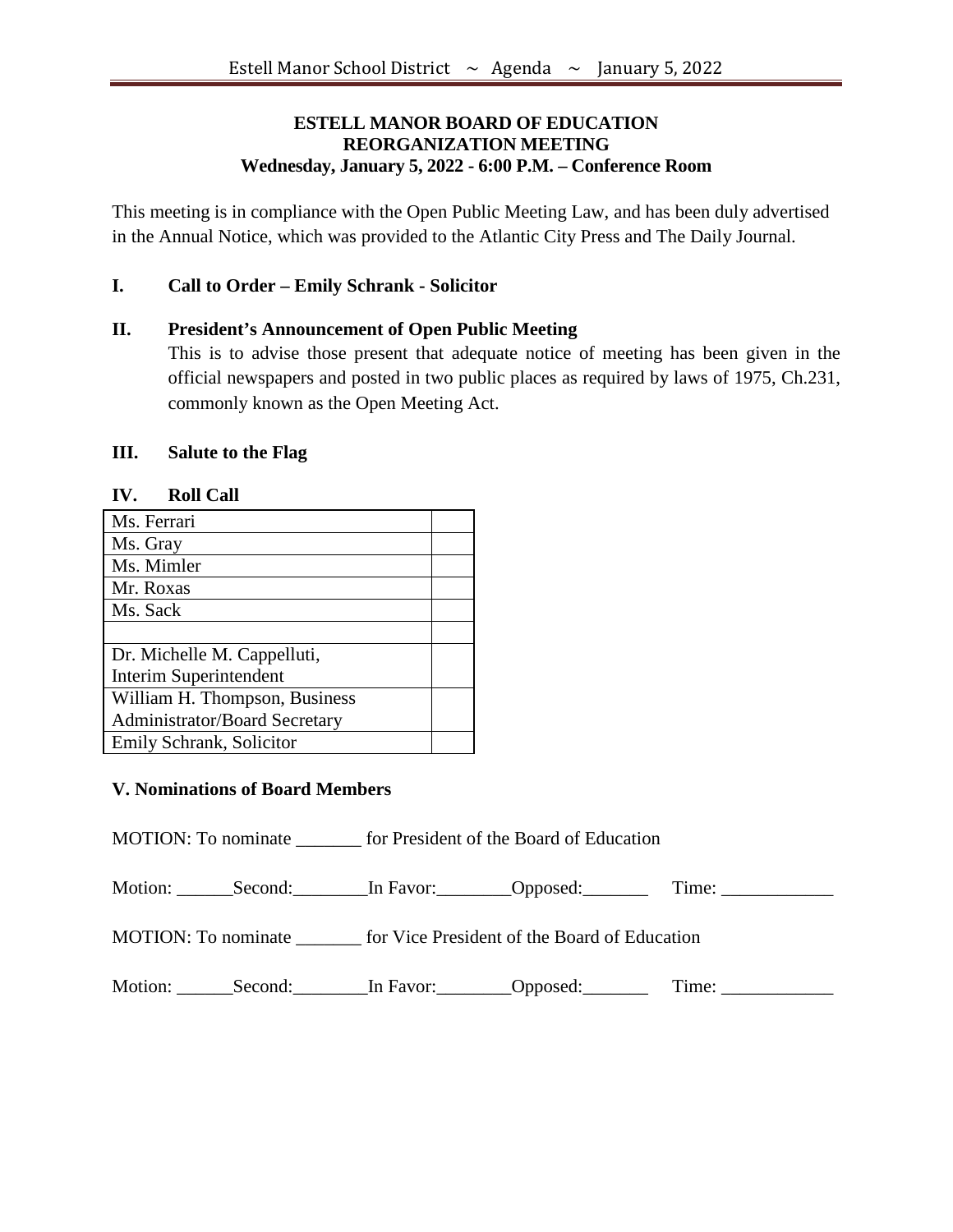On a motion made by \_\_(President)\_\_\_\_\_\_\_\_\_\_\_ and seconded by \_\_(Vice President)\_\_\_\_\_, the Board approved to designate regular Board of Education Meetings be held the fourth Wednesday of each month at 6:00 p.m. unless otherwise stated for 2022.

| January 5, 20222   |                                          |                                                                                    |                                                                                                      |  |
|--------------------|------------------------------------------|------------------------------------------------------------------------------------|------------------------------------------------------------------------------------------------------|--|
| January 26, 2022   |                                          |                                                                                    |                                                                                                      |  |
| February 23, 2022  |                                          |                                                                                    |                                                                                                      |  |
| March 23, 2022     |                                          |                                                                                    |                                                                                                      |  |
|                    | April 27, 2022 (Public Budget Hearing)   |                                                                                    |                                                                                                      |  |
| May 25, 2022       |                                          |                                                                                    |                                                                                                      |  |
| June 22, 2022      |                                          |                                                                                    |                                                                                                      |  |
| July 27, 2022      |                                          |                                                                                    |                                                                                                      |  |
| August 24, 2022    |                                          |                                                                                    |                                                                                                      |  |
| September 28, 2022 |                                          |                                                                                    |                                                                                                      |  |
| October 26, 2022   |                                          |                                                                                    |                                                                                                      |  |
| November 16, 2022  |                                          |                                                                                    |                                                                                                      |  |
| December 21, 2022  |                                          |                                                                                    |                                                                                                      |  |
|                    | January 4, 2023 (Reorganization)         |                                                                                    |                                                                                                      |  |
|                    |                                          |                                                                                    |                                                                                                      |  |
|                    |                                          |                                                                                    | Motion: _______Second: ________In Favor: ________Opposed: __________Time: ____________               |  |
| Roll Call Vote:    |                                          |                                                                                    |                                                                                                      |  |
|                    |                                          | VI. Reading and Discussion of the New Jersey School Board Members' Code of Ethics. |                                                                                                      |  |
|                    | <b>Board of Education Code of Ethics</b> |                                                                                    |                                                                                                      |  |
|                    |                                          |                                                                                    | Motion: _______Second: _________In Favor: _________Opposed: ___________Time: ______________________  |  |
|                    | VII. Robert Rules of Order               |                                                                                    |                                                                                                      |  |
|                    |                                          |                                                                                    | Motion: _______Second: ________In Favor: ________Opposed: __________Time: ____________               |  |
| VIII. Adjournment  |                                          |                                                                                    |                                                                                                      |  |
|                    |                                          |                                                                                    | Motion: _______Second: _________In Favor: ________Opposed: ___________Time: ________________________ |  |
|                    |                                          |                                                                                    | *CLOSED SESSION MAY OCCUR AT ANY TIME THE PRESIDENT CALLS FOR SAME                                   |  |

IN ACORDANCE WITH OPEN MEETING LAW, SECTION 7  $\&$   $8^{**}$